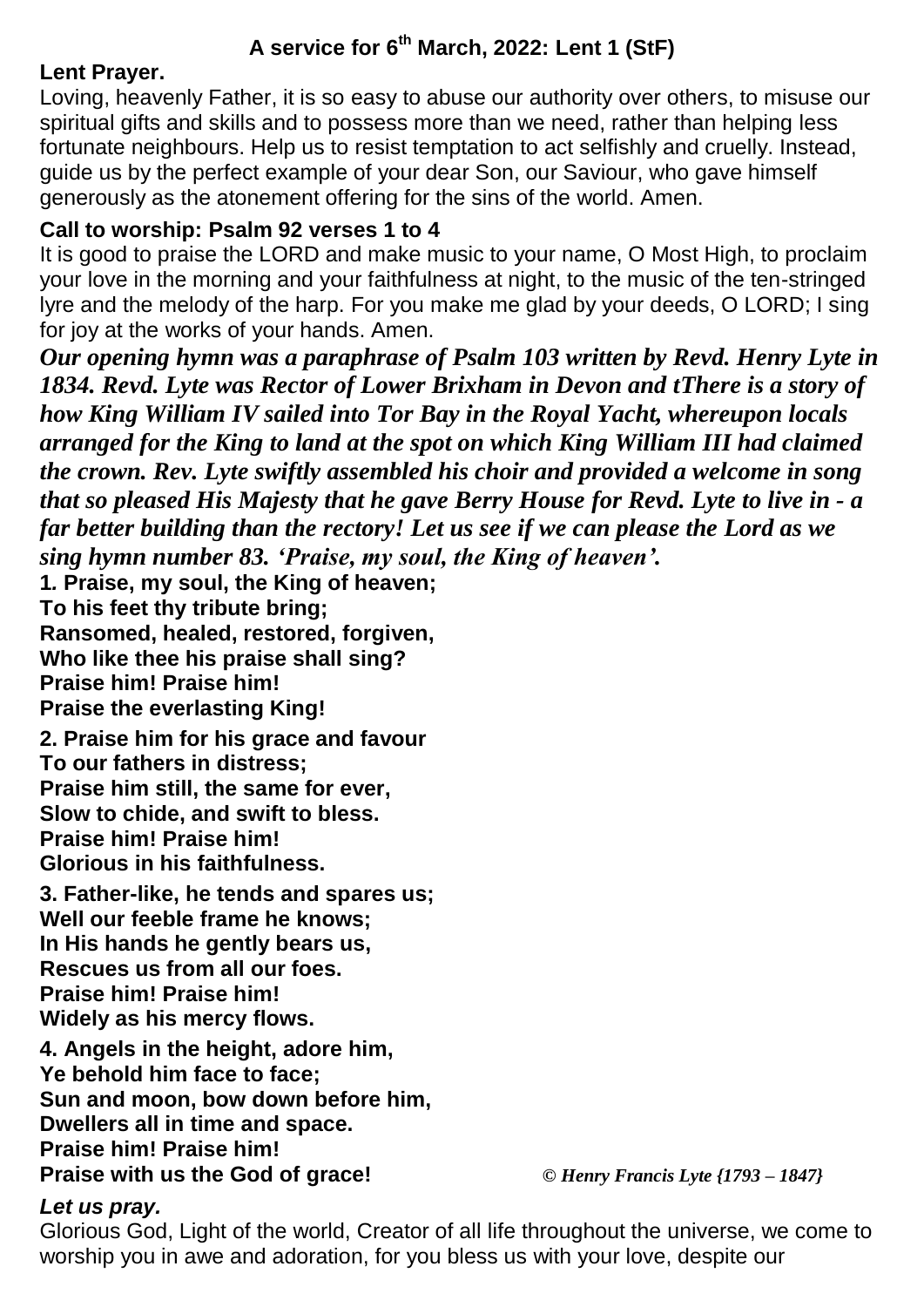sinfulness. From our earliest days you have sought to draw us close as your earthly children, a holy priesthood, yet we rebelled against you and made ourselves your enemies. Instead of abandoning us as we deserved, you took human form as Jesus Christ, not only to teach us how we should live, but to reveal your boundless love by dying on a cross at Calvary to atone for the sins of the world. His resurrection offers us eternal life through grace, not by anything we can do to deserve it. We take comfort that, through Christ death no longer has the final word.

We offer praise and thanksgiving for all your blessings: for the good things we enjoy; for opportunities and experiences that fulfil us; for challenges that test us and mould our characters, but most of all for loving us despite our failure to live as you call us to.

Merciful Lord, forgive us for not loving and serving you wholeheartedly, for our failure to love others as we would like to be loved, for the sins we have committed and the good we've neglected to do. Help us to amend our ways and to walk the path Christ Jesus has set before us.

Amazing God, you hear and answer our prayer, offering us not only your pardon, but inviting us to follow you once more. May we do so in the power of the Holy Spirit, serving our neighbours joyfully and faithfully, to bring you honour in Jesus' lovely name. Amen.

### *We shall say the prayer our Lord taught his disciples:*

**Our Father, who art in heaven, hallowed be thy name; thy kingdom come; thy will be done; on earth as it is in heaven. Give us this day our daily bread. And forgive us our trespasses as we forgive those who trespass against us. And lead us not into temptation, but deliver us from evil. For thine is the kingdom, the power and the glory, for ever and ever. Amen.**

*Our second hymn was published in the "Penny Post" in March 1856 and adapted by Francis Pott for his book, "Hymns to the Order of Common Prayer" in 1861, since when it has become almost a default Lenten hymn. We sing hymn number* 

*236, 'Forty days and forty nights'* **1. Forty days and forty nights You were fasting in the wild; Forty days and forty nights Tempted still, yet undefiled.**

**2. Sunbeams scorching day by day; Chilly dewdrops nightly shed; Prowling beasts about Your way; Stones Your pillow, earth Your bed. 3. Shall not we Your sorrow share Learn Your discipline of will, And, like You, by fast and prayer Wrestle with the powers of ill?**

**4. What if Satan, vexing sore, Flesh and spirit shall assail? You, his vanquisher before, Will not suffer us to fail.**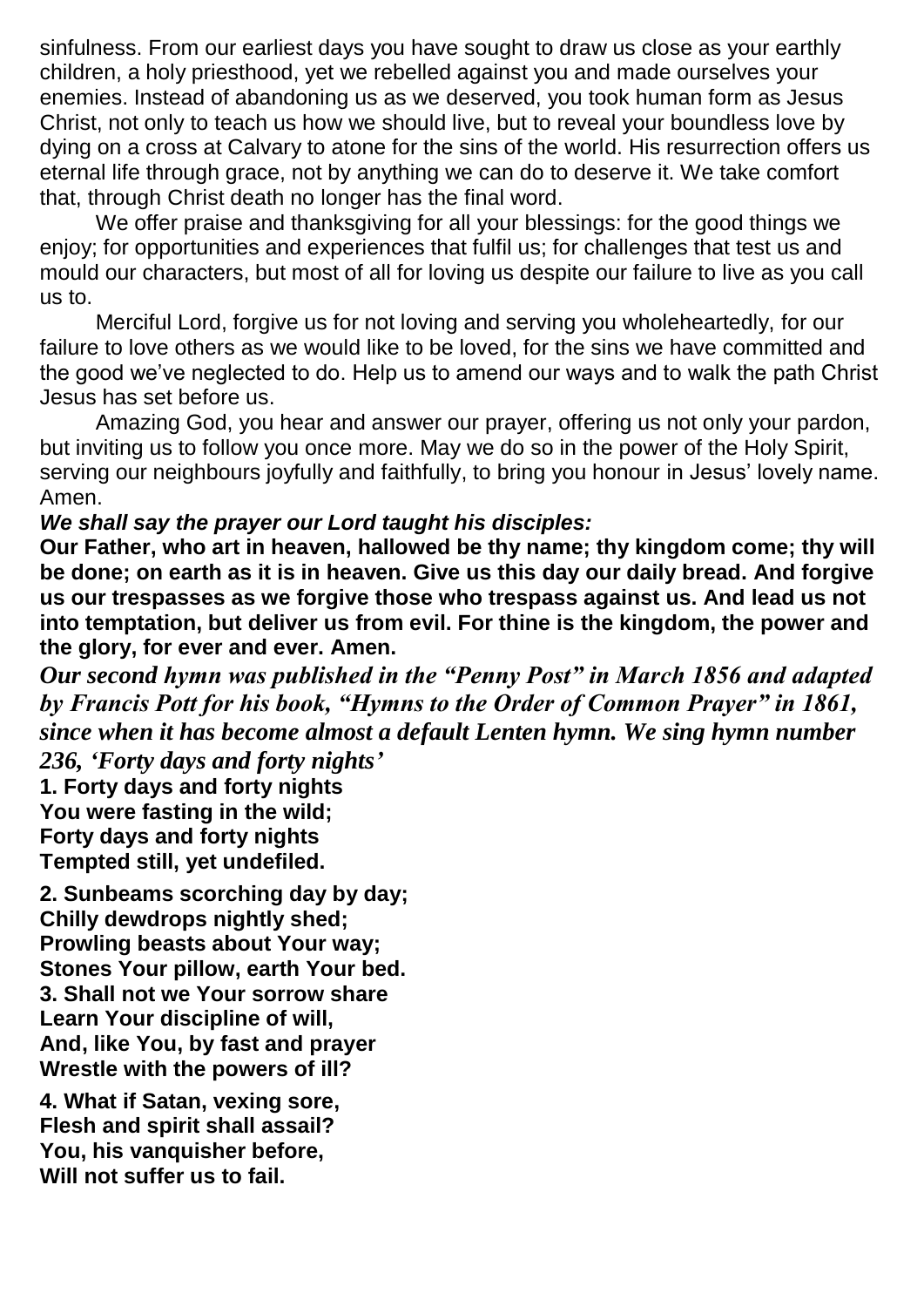### **5. Watching, praying, struggling thus, Vict'ry ours at last shall be; Angels minister to us As they ministered to Thee.**

*© George Smyttan (1822 – 70) & Francis Pott (1832 – 1909)*

# *We come now to our prayers of intercession. Let us pray.*

Heavenly Father, every day you bless us with your love, so in response we offer ourselves to act as your earthly hands. We recognize that our own powers are limited and confess that at times the brokenness of our world threatens to overwhelm us. However, we are not afraid to ask you to reach out to inspire people with more ability, power and influence who can heal the suffering we see around us, for we know that to you all things are possible.

Lord, give us the courage to play what part we can to build a better world by campaigning against injustice, by doing all we to relieve poverty, by using the earth's resources more carefully and by learning to share them, rather than fighting over them.

Lord of the world, we pray for an end to the conflict between Ukraine and Russia which has horrified us with its brutality. We pray for the people of Ukraine in their peril and distress, that they may be able to recover from the Russian assaults and that those who have fled will find safe haven and support. May the sanctions imposed on Russia force it to abandon attempts to subjugate its neighbours. Indeed, we pray that you will teach the leaders of all nations to find better ways of resolving differences with neighbours, rather than resorting to force. Instead, may they learn to rule with justice and mercy, for only then can true peace prevail.

Remember, O Lord, all victims of warfare, terrorism and persecution. Grant them the support and encouragement they need to find healing in body, mind and spirit as well as being able to rebuild their lives. Hear our prayers for our brothers and sisters who endure discrimination because of their race, colour or creed and help us work to end prejudice by our own example of loving-kindness.

We pray for the people of Afghanistan, Ethiopia, Yemen and Sudan where famines and conflicts threaten the lives of millions. We ask that governments and relief agencies are able and willing to avert large-scale catastrophes in these countries. We pray, too, for those who live in the Developing World who are desperately short of COVID19 vaccines, at the same time that surplus vaccines are becoming time-expired in warehouses. We pray that leaders of nations that have excess vaccines will take steps for them to be distributed, not only to protect our poorer brothers and sisters against coronavirus, but so fewer strains of COVID emerge to threaten us.

Gracious Lord, look with compassion on people who are sick in body, mind, or spirit, particularly those whose condition has been worsened as a result of a lack of treatment during the last two years of pandemic. Help them find healing, renewed strength and hope, not only as a result of professional care and support they may receive, but by experiencing your loving presence in their need.

Lord, hear our prayer for people who have lost loved-ones directly because of COVID19, for others who have lost loved-ones for other reasons during this pandemic and for whom funerals and mourning have been restricted; we pray for neighbours who are suffering from long COVID19, depression and anxiety, for all who have who lost work, or who are burdened by debt because lockdown; we think of neighbours who are lonely, afraid, or who feel abandoned, people whose relationships have broken down and, not least of all, children whose education and wellbeing have been seriously harmed during the pandemic.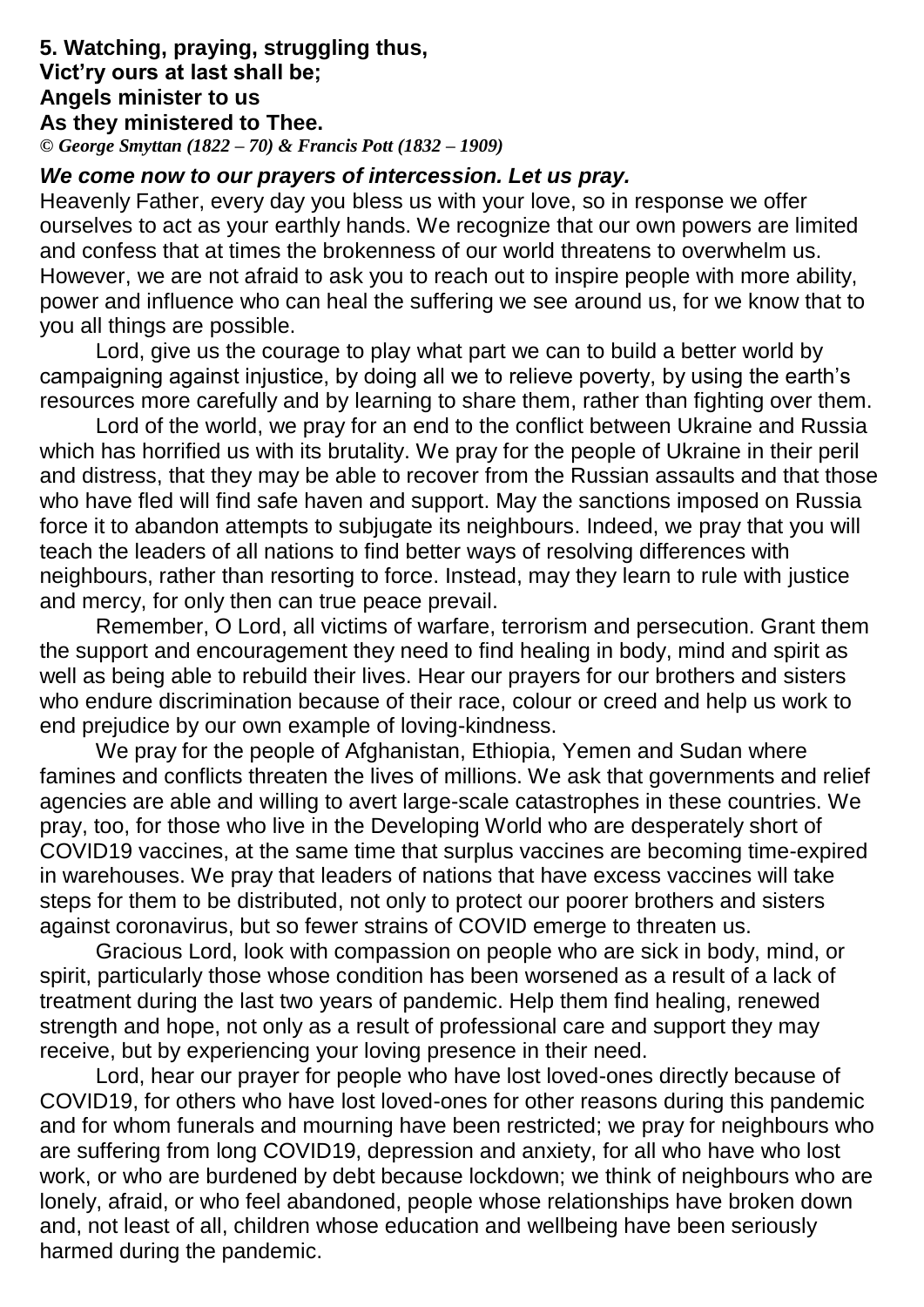In a time of silence, we bring to mind people around us who are in special need of your care and, as we name them before you, we are confident you will know their needs and will reach out to them in loving-kindness:

………………………………………………………………………. Lord, wherever possible, help us to offer them practical support and friendship and embrace everybody for whom we pray with the warmth of your love, offering them healing, courage, comfort and lasting peace.

Holy God, we pray for our church, churches in our district and, indeed, the World Church as we begin to emerge from the shadow of coronavirus. Help us learn new, effective ways to serve our communities and to reflect the goodness and grace of Jesus by serving him with united, faithful hearts.

Lord, may we never forget the people who have worked steadfastly to support us throughout this pandemic: workers in the NHS, carers both in homes and in the community, scientists who are developing both anti-COVID vaccines and medicines, besides the army of key-workers in production, transportation, warehousing and retail throughout the country. Bless them all and may they remain successful and safe in their work.

Abba, Heavenly Father, bless us, our friends and our families. Keep us safe in your care and help us to share the abundance of your love with our neighbours, so our lives bring you honour through Christ Jesus our Lord and friend. Amen.

### **The Gospel reading is Luke chapter 4 verses 1 to 13**

Jesus, full of the Holy Spirit, returned from the Jordan and was led by the Spirit in the desert, where for forty days he was tempted by the devil. He ate nothing during those days, and at the end of them he was hungry. The devil said to him,

"If you are the Son of God, tell this stone to become bread."

Jesus answered,

"It is written: 'Man does not live on bread alone.'"

The devil led him up to a high place and showed him in an instant all the kingdoms of the world. And he said to him,

"I will give you all their authority and splendour, for it has been given to me, and I can give it to anyone I want to. So if you worship me, it will all be yours."

Jesus answered,

"It is written: 'Worship the Lord your God and serve him only.'"

The devil led him to Jerusalem and had him stand on the highest point of the temple.

"If you are the Son of God," he said, "throw yourself down from here. For it is written: "'He will command his angels concerning you to guard you carefully;

they will lift you up in their hands, so that you will not strike your foot against a stone.'" Jesus answered,

"It says: 'Do not put the Lord your God to the test.'" When the devil had finished all this tempting, he left him until an opportune time. Amen.

*Our penultimate hymn was written by one of the best modern writers, Timothy Dudley-Smith, suffragan Bishop of Thetford in Norfolk. I discovered it in It is set to a melody I'm sure you will recognize it and I think it is first-rate! It is hymn number 235. 'Christ our Redeemer knew temptation's hour'* 

**1. Christ our Redeemer knew temptation's hour**

**In desert places, silent and apart;**

**And three times over met the tempter's power**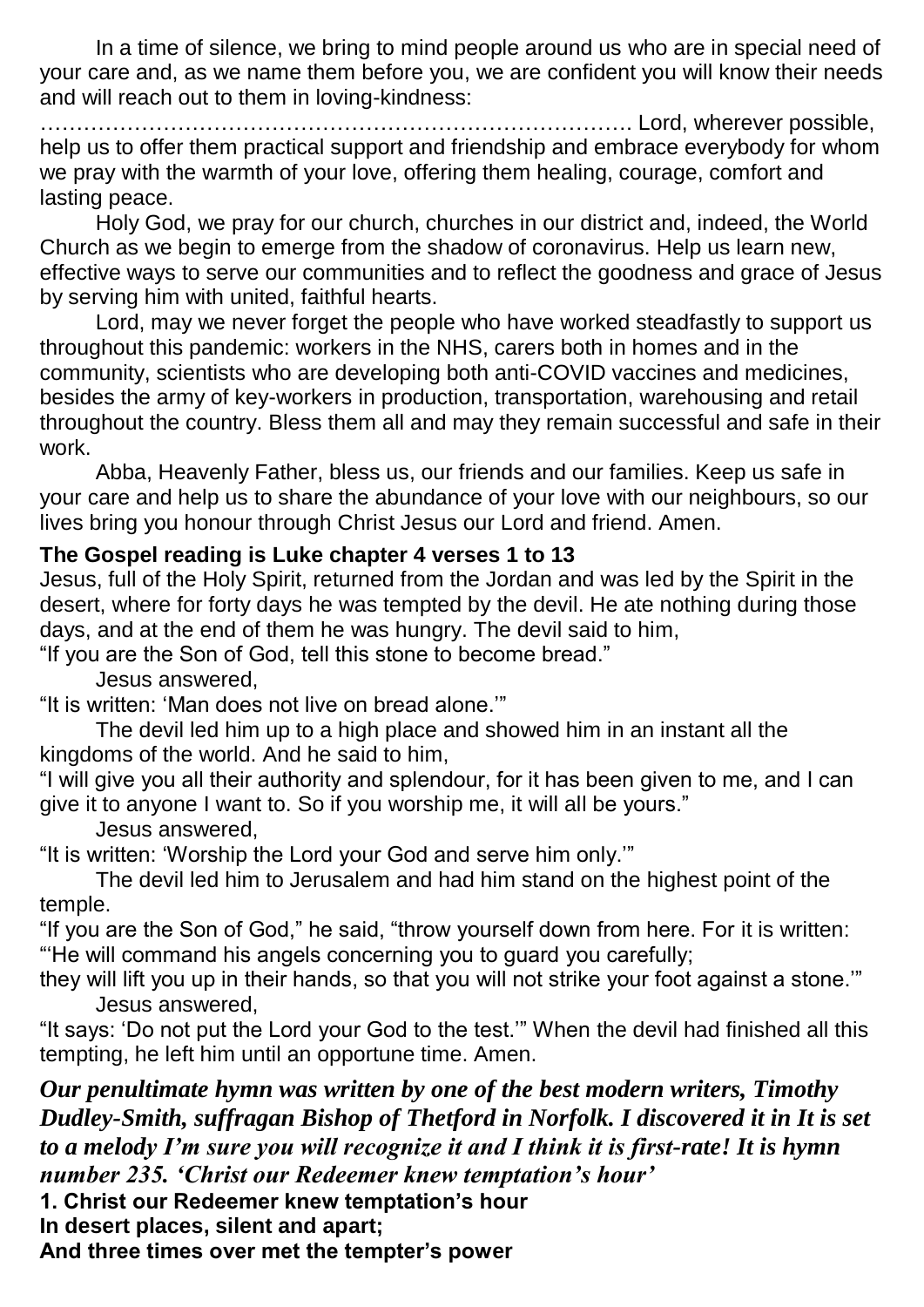**With God's word written, hidden in his heart.**

**2. He makes not bread what God has made a stone, He at whose bidding water turns to wine; We are not meant to live by bread alone But as God speaks the word of life divine.**

**3. He will not ask the fickle crowd's acclaim, Nor flaunt the Sonship which is his by right, Nor seem distrustful of the Father's Name Who bids us walk by faith and not by sight.**

**4. He seeks no kingdom but by cross and grave, For love of sinners spurning Satan's throne: His triumph seen in those he died to save Who, to his glory, worship God alone.** *© Timothy Dudley-Smith (born 1926)*

#### **Address:** *"The Temptations of Jesus". Luke 4: 1 – 13*

'I can resist everything except temptation', is one of Oscar Wilde's more memorable witticisms, but our susceptibility to yield to temptation is recognized in the Hebrew creation story when Adam and Eve ate the forbidden fruit, having been told it would make them understand good and evil – like God. Certainly, temptation is something we all face – probably every day. Thus, our reading is important, because it was written to quash heretics who claimed that Jesus was wholly divine and only appeared to be human. Simply, if Jesus does not share our humanity, then the temptations would not have arisen in the first place: God would not err from righteousness, but someone who shares both a human and divine nature would have felt a conflict of emotions. In Charles Wesley's wonderful hymn, 'And can it be', we have the lines, 'He left his Father's throne above, / So free, so infinite his grace, / Emptied himself of all but love / And bled for Adam's helpless race'. Have you ever wondered what might have happened if Jesus hadn't divested himself of his divine power, but used them, instead, for his own advantage, if the Adam in his nature had led him to try to thwart his Father's plan for our salvation?

Luke's account of the temptations uses wonderful imagery. Jesus was led by the Holy Spirit into the desert where he meditated upon his calling as Messiah. He knew that he was God's anointed, that he had God's might and backing in all that he would do, yet as both divine and fully human he faced similar dilemmas to us: he had to choose what kind of Messiah he would be when he possessed such power. He had been fasting, so his first temptation was to turn stones to bread to satisfy his hunger. Notice how, each time he tempted Jesus, Satan began by casting doubt on Jesus' identity: **'If you are God's Son…..'** How often do we face challenges from others that begin**, 'If you are a Christian….'**? After all, those words are aimed to shake our faith. Jesus quoted Deuteronomy in his reply, "The scripture says, 'Human beings cannot live on bread alone.'"

The purpose of the temptation was to see whether or not Jesus would use his powers for personal use, or whether his ministry would be to act as a provider of food for all the world, rather than reconciling God and human beings by feeding them the Good News of God's salvation. Self-interest was out of the question for Christ, as was materialism in place of spiritual fulfilment.

The second temptation was to be able to rule over the world, if only he would submit to worship Satan. Jesus could have used his powers corruptly to raise forces that would not only overwhelm the occupying Romans, but to force everybody to submit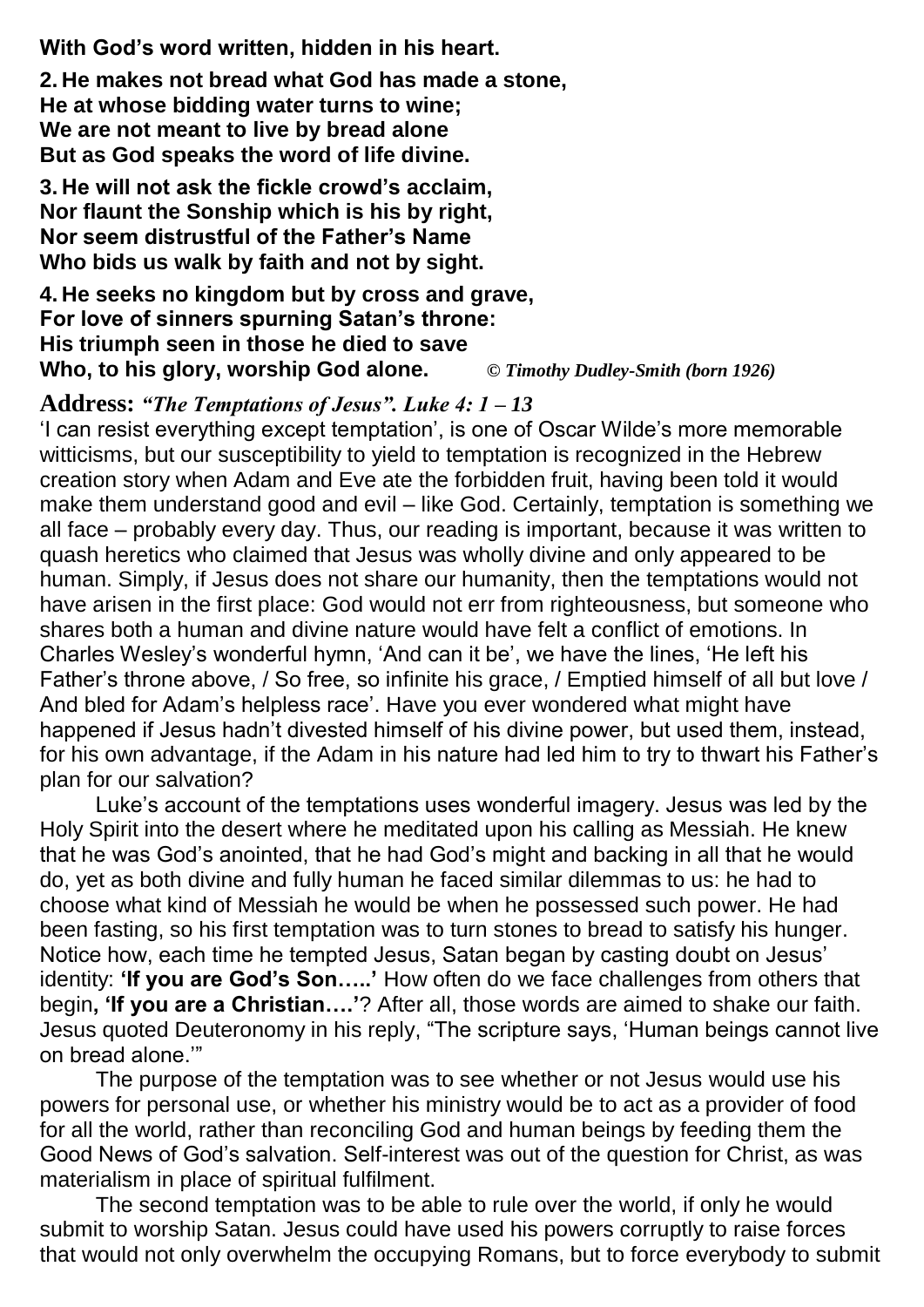to his will, but Jesus had come to reveal the love of God, a love that allows people to make choices, not to oppress and restrict our lives. Once again, Christ quoted Deuteronomy for his reply: "The scripture says, 'Worship the Lord your God and serve only him!'"

The final temptation was to throw himself from the highest pinnacle of the temple in Jerusalem, to alight unharmed **– if he was the Son of God.** In other words, Jesus was tempted to use self-serving miracles to impress witnesses and gain a popular following. Christ rejected that idea, because his calling was to change our hearts and minds, not to impress us with cheap tricks. Therefore, he replied, "The scripture says, 'Do not put the Lord your God to the test.'"

Each temptation offered Jesus short-term gains, much-loved by politicians, but insubstantial and ephemeral in nature. For Christ, there are no quick-fixes: he knew that for the Father's plan for our salvation to be accomplished, he had to suffer, to be crucified and be raised on the third day, for that is what had been revealed to the prophets. Jesus knew that he could provide material needs without addressing spiritual requirements; he could become overwhelmingly popular by destroying the power of Rome if he used military force, but popularity would not bring people to love God; he could impress people with self-serving gimmicks, but where would be the Good News in that? Our Lord realised what John Newton encapsulated in his hymn "Glorious things of thee are spoken": 'Fading is the worldling's pleasure, / All his boasted pomp and show; / Solid joys and lasting treasure / None but Zion's children know.' Thus, throughout his ministry Jesus was patient and obedient to his Father, conquering sinners' hearts through steadfast love, not by abusing his powers.

As Twenty-First Century disciples, these readings offer us a real challenge, for every day we have to make choices, most of which have limited consequences, others of which are important. Do we buy Fairtrade goods, or do the advertisers' bidding and buy major brands, or cheaper produce, instead? Do we buy products from companies like Nescafe which cynically exploit people in the Developing World? Are we sucked into the 'get as much as you can' consumerism at any cost – which has resulted in massive personal debt and the last recession – or do we involve ourselves in opposing Third World sweatshops that use children as young as five to produce fashion items and footballs which are sold at inflated prices in this country? Are we prepared to speak up for the downtrodden, the despised and marginalised, even though we might face unpopularity for taking such a stance? Are we prepared to face the financial cost of standing up for Ukraine when President Putin controls a substantial amount of gas and oil, with which he can threaten us? Jesus willingly gave up his life to break the power of sin and death over us! Are we going to surrender to the temptation to ignore evil in our world, or like Christ, will we stand up for what is right in God's eyes? Jesus didn't! Do we choose to make special time for God in prayer and contemplation, so we may answer his call? Jesus did! **This Lent, let us make time to listen to God's will, so we can make the right choices that reflect the glory of Christ in our lives. Amen.**

*We close our worship with a hymn by Revd. Herman Stuempfle, a President of the Lutheran Theological Seminary at Gettysburg, who died thirteen years ago on 13th March. Hymn number 237, 'Jesus, tempted in the desert,'* **1. Jesus, tempted in the desert,** 

**Lonely, hungry, filled with dread: 'Use your power,' the tempter tells him; 'Turn these barren rocks to bread!'**